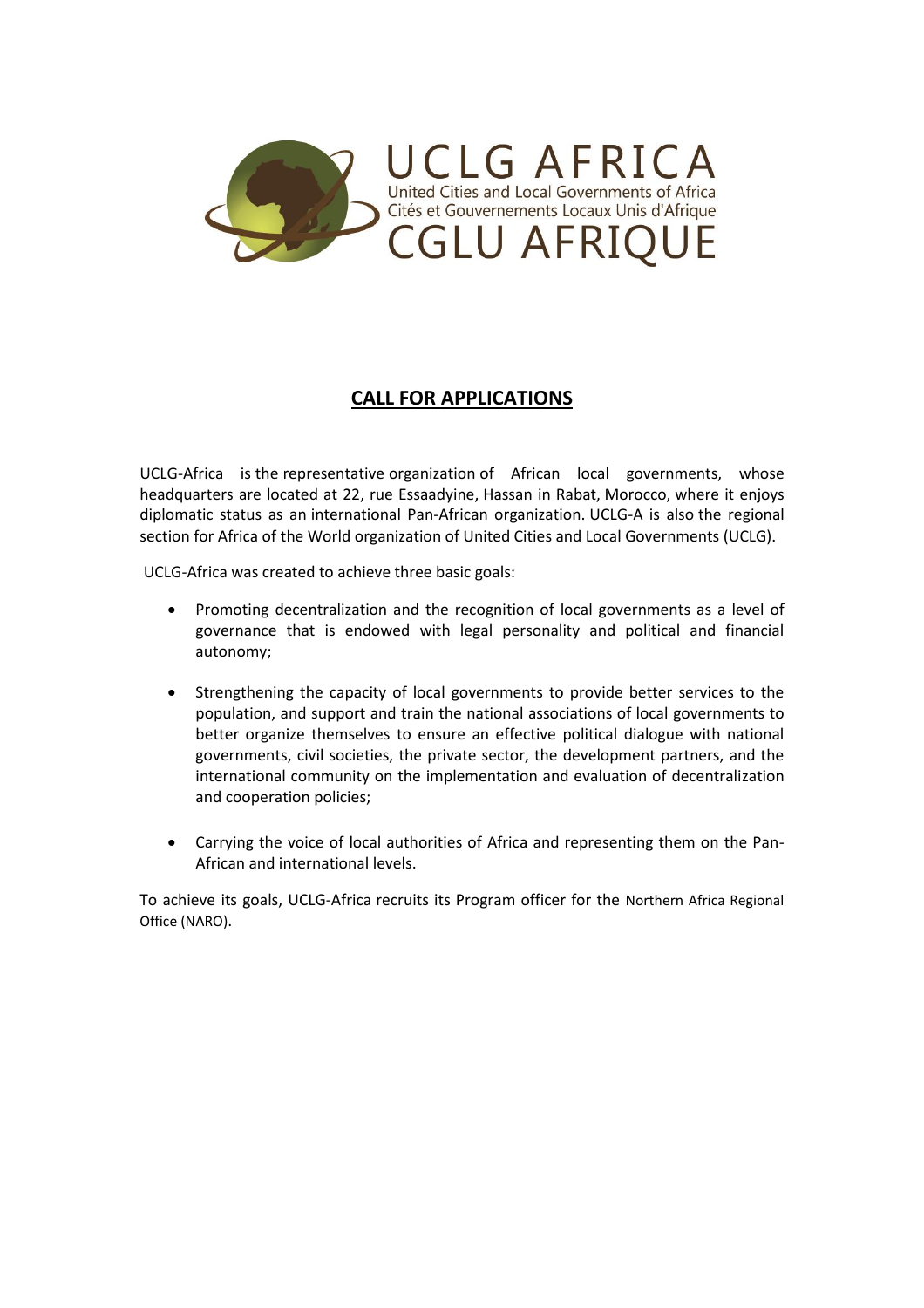

## **TERMS OF REFERENCE**

| Reference<br>Position<br>Reporting to | <b>NARO/02</b><br>Programme Officer, Northern Africa Regional Office (NARO)<br>Secretary General, UCLG-frica                                                                                                                                                                                                                                                                                                                                                                                                                                                                                                                                                                                                                                                                                                                                                                                                                                                                                                                                                                                               |
|---------------------------------------|------------------------------------------------------------------------------------------------------------------------------------------------------------------------------------------------------------------------------------------------------------------------------------------------------------------------------------------------------------------------------------------------------------------------------------------------------------------------------------------------------------------------------------------------------------------------------------------------------------------------------------------------------------------------------------------------------------------------------------------------------------------------------------------------------------------------------------------------------------------------------------------------------------------------------------------------------------------------------------------------------------------------------------------------------------------------------------------------------------|
| Functional<br>Responsibilities        | 1)<br>Prepare the annual plan and calendar of activities to be<br>implemented by Regional Office, highlighting their outputs, outcomes, and<br>impact<br>Draft terms of reference for the implementation of the activities and<br>2)<br>for the hiring of consultants in charge<br>Launch the process leading to the selection of consultants tasked<br>3)<br>with the delivery of the activities in accordance with the UCLG Africa rules<br>and procedures 4) Supervise the work of the consultants, manage their<br>contracts and approve their services<br>5)<br>Liaise with the UCLG Africa Secretariat General to coordinate<br>support activities to the National Associations of Local Governments for the<br>development of their strategic plans of activities<br>Produce the draft annual activity report of the Regional Office to be<br>6)<br>submitted to the UCLG Africa Secretariat General<br>Capitalize lessons learned from the Regional Office activities for<br>7)<br>dissemination through the production of finding notes, discussion papers,<br>or other communication tools, etc. |
| Aptitudes, Skills<br>and Knowledge    | Required<br>Project management skills<br>Sense of initiative and responsibility<br>Computer literate in main current software applications<br>Ability to team work, and to prioritize and work under pressure and<br>multicultural environment<br>Readiness to travel frequently<br>Excellent oral and written presentations capacities<br>Good knowledge of digital communication<br><b>Desirable</b><br>Good knowledge of the environment of local government in Africa<br>Knowledge of territorial approach to the development<br>Experience in handling discussions and debates around urban and local<br>government issues<br>Acquaintance to geographical information systems and<br>database<br>management systems                                                                                                                                                                                                                                                                                                                                                                                  |